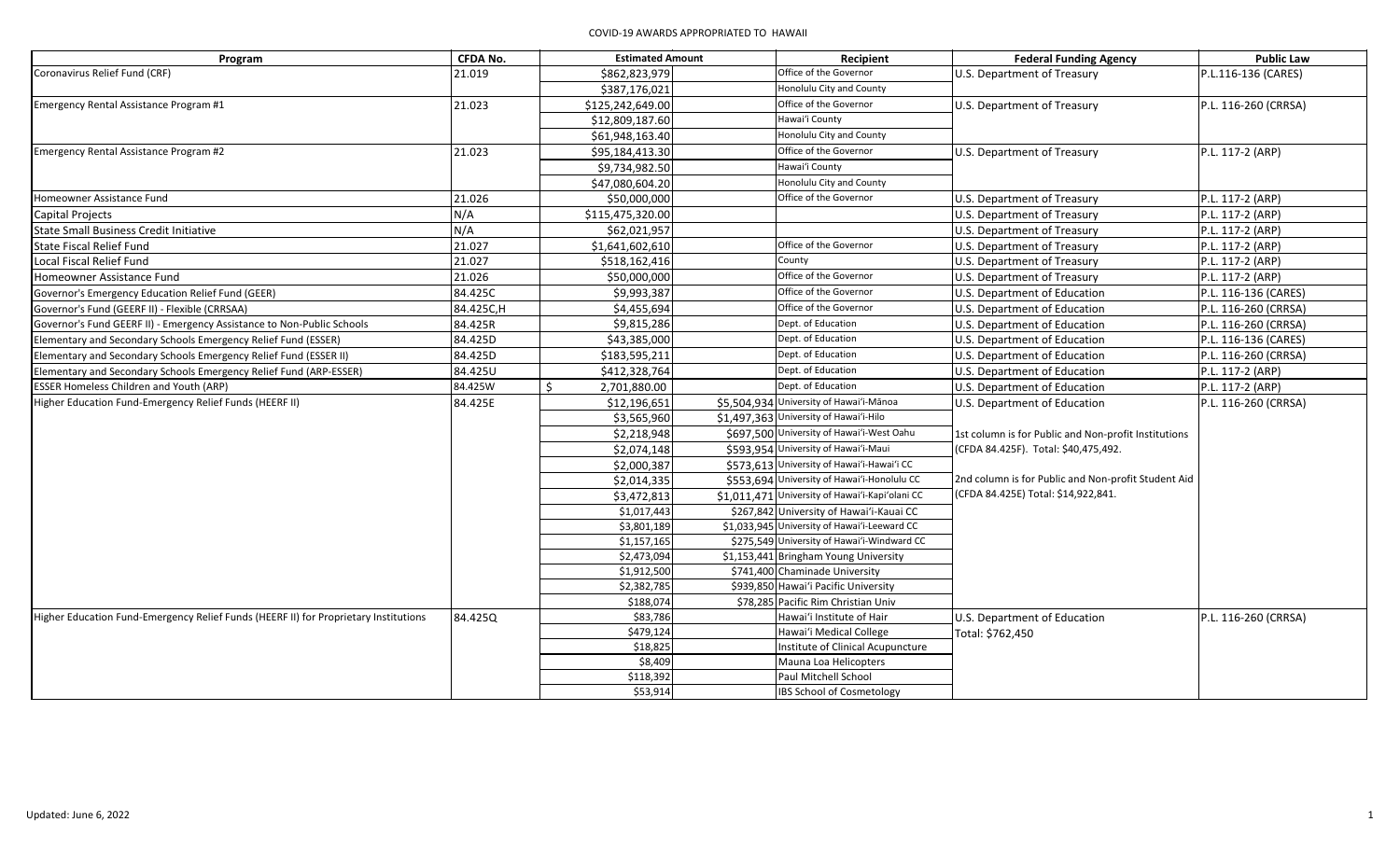| Program                                                                       | <b>CFDA No.</b> | <b>Estimated Amount</b> |       | Recipient                                          | <b>Federal Funding Agency</b>                                                                                     | <b>Public Law</b>    |
|-------------------------------------------------------------------------------|-----------------|-------------------------|-------|----------------------------------------------------|-------------------------------------------------------------------------------------------------------------------|----------------------|
| Higher Education Fund-Emergency Relief Funds                                  | 84.425E         | \$11,009,867            |       | \$5,504,934 University of Hawai'i-Mānoa            | U.S. Department of Education                                                                                      | P.L. 116-136 (CARES) |
|                                                                               |                 | \$2,994,725             |       | \$1,497,363 University of Hawai'i-Hilo             |                                                                                                                   |                      |
|                                                                               |                 | \$1,395,000             |       | \$697,500 University of Hawai'i-West Oahu          | 1st column is Institutional allocation (CFDA                                                                      |                      |
|                                                                               |                 | \$1,187,907             |       | \$593,954 University of Hawai'i-Maui               | 84.425F). Total: \$31,025,564.                                                                                    |                      |
|                                                                               |                 | \$1,147,226             |       | \$573,613 University of Hawai'i-Hawai'i CC         |                                                                                                                   |                      |
|                                                                               |                 | \$1,107,387             |       | \$553,694 University of Hawai'i-Honolulu CC        | 2nd column reflects minimum allocation to be                                                                      |                      |
|                                                                               |                 | \$2,022,941             |       | \$1,011,471 University of Hawai'i-Kapi'olani CC    | awarded for Emergency Financial Aid Grants to                                                                     |                      |
|                                                                               |                 | \$535,684               |       | \$267,842 University of Hawai'i-Kauai CC           | Students (CFDA 84.425E) from 1st column amounts.                                                                  |                      |
|                                                                               |                 | \$2,067,889             |       | \$1,033,945 University of Hawai'i-Leeward CC       |                                                                                                                   |                      |
|                                                                               |                 | \$551,098               |       | \$275,549 University of Hawai'i-Windward CC        |                                                                                                                   |                      |
|                                                                               |                 | \$2,306,881             |       | \$1,153,441 Bringham Young University              |                                                                                                                   |                      |
|                                                                               |                 | \$1,482,800             |       | \$741,400 Chaminade University                     |                                                                                                                   |                      |
|                                                                               |                 | \$163,841               |       | \$81,921 Hawai'i Institute of Hair                 |                                                                                                                   |                      |
|                                                                               |                 | \$690,676               |       | 345,338 Hawai'i Medical College                    |                                                                                                                   |                      |
|                                                                               |                 | \$1,879,700 \$          |       | 939,850 Hawai'i Pacific University                 |                                                                                                                   |                      |
|                                                                               |                 | $$67,672$ \$            |       | 33,836 Ibs School of Cosmetology                   |                                                                                                                   |                      |
|                                                                               |                 | $$14,549$ \$            | 7,275 | Institute of Clinical Acupuncture                  |                                                                                                                   |                      |
|                                                                               |                 | \$6,110                 |       | 3055 Mauna Loa Helicopters                         |                                                                                                                   |                      |
|                                                                               |                 | $$156,569$ \$           |       | 78,285 Pacific Rim Christian Univ                  |                                                                                                                   |                      |
|                                                                               |                 | $$237,042$ \$           |       | 118,521 Paul Mitchell School                       |                                                                                                                   |                      |
| Higher Education Stabilization Fund-Minority Serving Institutions             | 84.425L         | \$5,966.00              |       | \$1,319,528 Chaminade University of Honolulu       | U.S. Department of Education                                                                                      | P.L. 116-136 (CARES) |
|                                                                               |                 | \$4,629                 |       | \$1,012,462 University of Hawai'i-Hawaii Community |                                                                                                                   |                      |
|                                                                               |                 | \$4,539                 |       | \$936,289 University of Hawai'i-Honolulu Commun    | 1st column is CFDA 84.425L-Strenghtening Asian,                                                                   |                      |
|                                                                               |                 | \$8,323                 |       | \$1,692,083 University of Hawai'i-Kapiolani Commun | American and Native American Pacific Islander-Serving                                                             |                      |
|                                                                               |                 | \$2,166                 |       | \$470,354 University of Hawai'i-Kauai Community    | Institutions (AANAPISI). Total=\$104,180.                                                                         |                      |
|                                                                               |                 | \$8,444                 |       | \$1,766,975 University of Hawai'i-Leeward Communi  |                                                                                                                   |                      |
|                                                                               |                 | \$624                   |       | \$142,819 Pacific Rim Christian University         | 2nd column is CFDA 84.425L-Strenghtening Alaska Native<br>and Native Hawaiian -serving Institutions (ANNH). Toal= |                      |
|                                                                               |                 | \$12,023                |       | \$2,679,246 University of Hawai'i-Hilo             | \$22,275,422.                                                                                                     |                      |
|                                                                               |                 | \$44,764                |       | \$9,521,987 University of Hawaii at Manoa          |                                                                                                                   |                      |
|                                                                               |                 | \$4,814                 |       | \$1,036,589 University of Hawai'i-Maui College     | Grand Total= \$22,379,622.                                                                                        |                      |
|                                                                               |                 | \$5,627                 |       | \$1,232,618 University of Hawaii-West Oahu         |                                                                                                                   |                      |
|                                                                               |                 | \$2,261                 |       | \$464,492 Windward Community College               |                                                                                                                   |                      |
| Higher Education Emergency Relief Fund-Public & Non-Profit Institutions (ARP) | 84.425F         | \$97,589,000            |       |                                                    | U.S. Department of Education                                                                                      | P.L. 117-2 (ARP)     |
| Higher Education Emergency Relief Fund-Proprietary Institutions (ARP)         | 84.425Q         | \$454,000               |       |                                                    | U.S. Department of Education                                                                                      | P.L. 117-2 (ARP)     |
| Higher Education Emergency Relief Fund-FIPSE                                  | 84.425N         | \$199,988               |       | Pacific Rim Christian University                   | U.S. Department of Education                                                                                      | P.L. 116-136 (CARES) |
| Higher Education Emergency Relief Fund-Minority-Serving Institutions (ARP)    | 84.425L         | \$42,829,794            |       |                                                    | U.S. Department of Education                                                                                      | P.L. 117-2 (ARP)     |
| Reimagine Workforce Preparation (RWP)                                         | 84.425G         | 13,370,000              |       | University of Hawai'i                              | U.S. Department of Education                                                                                      | P.L. 116-136 (CARES) |
| Individuals with Disabilities Education Act (IDEA) - Grants to States         | 84.027          | 9,440,174               |       | Dept. of Education                                 | U.S. Department of Education                                                                                      | P.L. 117-2 (ARP)     |
| Individuals with Disabilities Education Act (IDEA) - Infants & Toddlers       | 84.027          | \$1,218,273             |       | Dept. of Education                                 | U.S. Department of Education                                                                                      | P.L. 117-2 (ARP)     |
| Individuals with Disabilities Education Act (IDEA) - Preschool                | 84.027          | 552,548                 |       | Dept. of Education                                 | U.S. Department of Education                                                                                      | P.L. 117-2 (ARP)     |
| <b>Emergency Assistance to Non-Public Schools</b>                             | 84.425V         | 10,365,129              |       |                                                    | U.S. Department of Education                                                                                      | P.L. 117-2 (ARP)     |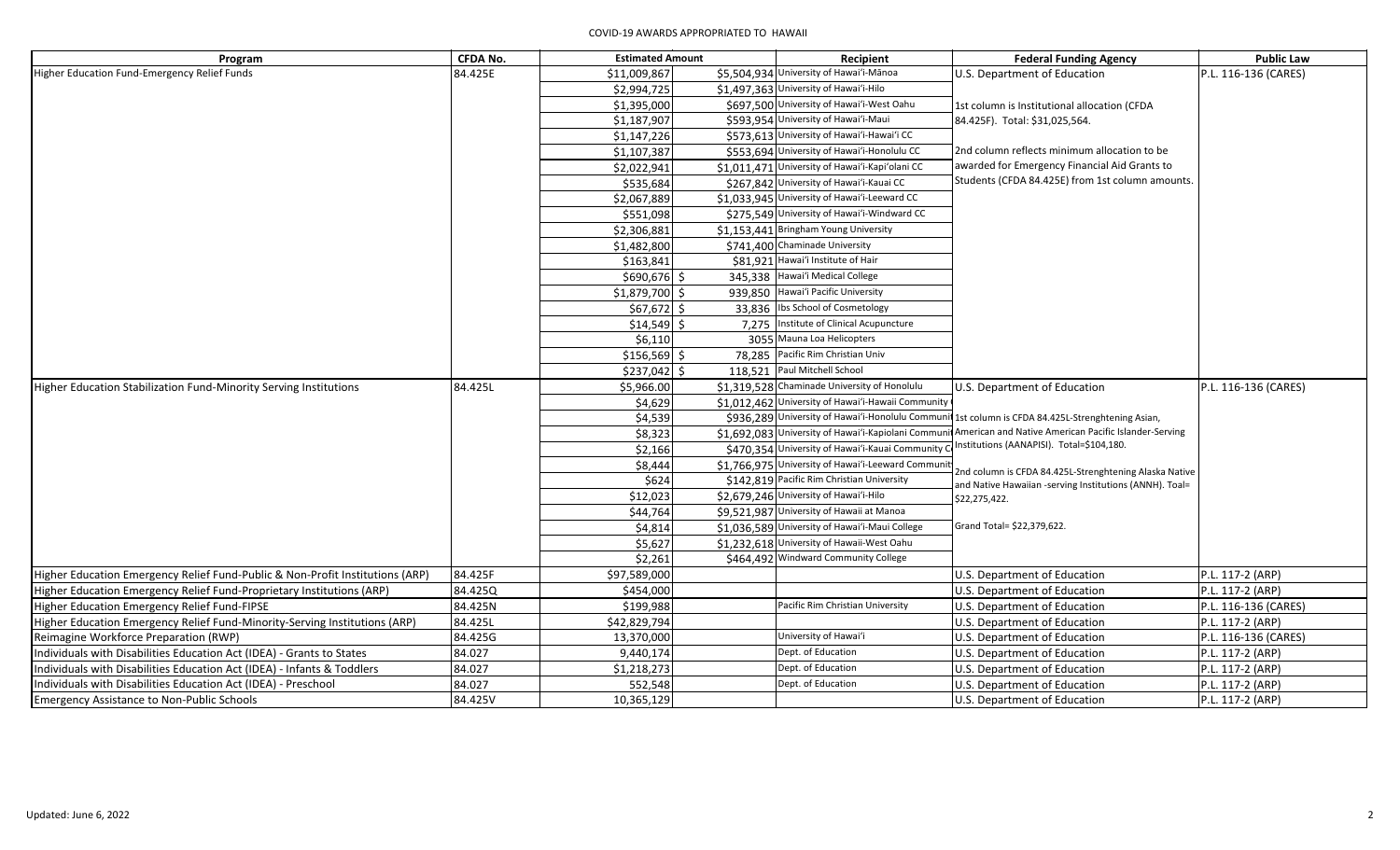| Program                                                                          | <b>CFDA No.</b> | <b>Estimated Amount</b> | Recipient               | <b>Federal Funding Agency</b>              | <b>Public Law</b>    |
|----------------------------------------------------------------------------------|-----------------|-------------------------|-------------------------|--------------------------------------------|----------------------|
| Child Care and Development Block Grant                                           | 93.575          | \$11,990,147            | Dept. of Human Services | U.S. Dept. of Health & Human Services, ACF | P.L. 116-136 (CARES) |
|                                                                                  |                 | \$33,305,583            |                         |                                            | P.L. 116-260 (CRRSA) |
|                                                                                  |                 | \$49,850,222            |                         |                                            | P.L. 117-2 (ARP)     |
| Child Care and Development Fund, Child Care Stabilization Funds (ARP)            | 93.575          | \$79,891,531            | Dept. of Human Services | U.S. Dept. of Health & Human Services, ACF | P.L. 117-2 (ARP)     |
| Child Care Entitlement to States (Increase in Matching Portion)                  | 93.596          | \$2,167,427             | Dept. of Human Services | U.S. Dept. of Health & Human Services, ACF | P.L. 117-2 (ARP)     |
| <b>Community Services Block Grant</b>                                            | 93.569          | \$5,000,000             | Dept. of Labor          | U.S. Dept. of Health & Human Services, ACF | P.L. 116-136 (CARES) |
| Low Income Home Energy Assistance Program                                        | 93.568          | \$1,190,942             | Dept. of Human Services | U.S. Dept. of Health & Human Services, ACF | P.L. 116-136 (CARES) |
|                                                                                  |                 | \$387,849               |                         |                                            | P.L. 116-260 (CRRSA) |
|                                                                                  |                 | \$4,995,879             |                         |                                            | P.L. 117-2 (ARP)     |
| Low Income Household Water Assistance Program                                    | 93.568          | \$2,024,443             |                         | U.S. Dept. of Health & Human Services, ACF | P.L. 116-260 (CRRSA) |
| Low Income Household Water Assistance Program (ARP)                              | 93.568          | \$1,586,554             |                         | U.S. Dept. of Health & Human Services, ACF | P.L. 117-2 (ARP)     |
| <b>Family Violence Prevention</b>                                                | 93.671          | \$229,563               | Dept. of Human Services | U.S. Dept. of Health & Human Services, ACF | P.L. 116-136 (CARES) |
|                                                                                  |                 | \$498,384               |                         |                                            | P.L. 117-2 (ARP)     |
| Family Violence Prevention, State Domestic Violence (ARP)                        | 93.671          | \$299,107               | Dept. of Human Services | U.S. Dept. of Health & Human Services, ACF | P.L. 117-2 (ARP)     |
| Family Violence Prevention, Specialized Svcs for Abused Parents & Children (ARP) | 93.354          | \$442.308               | Dept. of Human Services | U.S. Dept. of Health & Human Services, ACF | P.L. 117-2 (ARP)     |
| Family Violence Prevention COVID-19 Testing, Vaccines, and Mobile Health Units - | 93.671          | \$357,143               | Dept. of Human Services | U.S. Dept. of Health & Human Services, ACF | P.L. 117-2 (ARP)     |
| <b>Domestic Violence Coalitions</b>                                              |                 | \$1,880,042             | Dept. of Human Services | U.S. Dept. of Health & Human Services, ACF | P.L. 117-2 (ARP)     |
| Child Welfare Services                                                           | 93.645          | \$176,363               | Dept. of Human Services | U.S. Dept. of Health & Human Services, ACF | P.L. 116-136 (CARES) |
| <b>Head Start</b>                                                                | 93.600          | \$2,530,000             | Dept. of Education      | U.S. Dept. of Health & Human Services, ACF | P.L. 116-136 (CARES) |
|                                                                                  |                 | \$860,000               |                         |                                            | P.L. 116-260 (CRRSA) |
|                                                                                  |                 | \$3,462,000             |                         |                                            | P.L. 117-2 (ARP)     |
| Runaway and Homeless Youth (RHY): Basic Centers                                  | 93.623          | \$40,000                | Not state               | U.S. Dept. of Health & Human Services, ACF | P.L. 116-136 (CARES) |
| RHY: Transitional Living for Homeless Youth                                      | 93.550          | \$52,000                | Not state               | U.S. Dept. of Health & Human Services, ACF | P.L. 116-136 (CARES) |
| RHY: Education and Prevention Grants                                             | 93.557          | \$15,000                | Not state               | U.S. Dept. of Health & Human Services, ACF | P.L. 116-136 (CARES) |
| Chafee Foster Care Pgm for Successful Transit                                    | 93.674          | \$1,374,601             | Dept. of Human Services | U.S. Dept. of Health & Human Services, ACF | P.L. 116-260 (CRRSA) |
| Chafee Education & Training Vouchers                                             | 93.599          | \$199,797               | Dept. of Human Services | U.S. Dept. of Health & Human Services, ACF | P.L. 116-260 (CRRSA) |
| Promoting Safe and Stable Families                                               | 93.556          | \$265,125               | Dept. of Human Services | U.S. Dept. of Health & Human Services, ACF | P.L. 116-260 (CRRSA) |
| Court Improvement Program                                                        | 93.556          | \$104,988               | Dept. of Human Services | U.S. Dept. of Health & Human Services, ACF | P.L. 116-260 (CRRSA) |
| Pandemic Emergency Assistance Fund                                               | N/A             | \$4,216,684             | Dept. of Human Services | U.S. Dept. of Health & Human Services, ACF | P.L. 117-2 (ARP)     |
| Community-Based Child Abuse Prevention                                           | 93.590          | \$1,000,179             | Dept. of Human Services | U.S. Dept. of Health & Human Services, ACF | P.L. 117-2 (ARP)     |
| <b>Child Abuse State Grants</b>                                                  | 93.669          | \$406,701               | Dept. of Human Services | U.S. Dept. of Health & Human Services, ACF | P.L. 117-2 (ARP)     |
| Title VII Ombudsman (ARP)                                                        | 93.042          | \$50,000                | Dept. of Health         | U.S. Dept. of Health & Human Services, ACL | P.L. 117-2 (ARP)     |
| <b>Supportive Services</b>                                                       | 93.044          | \$1,000,000             | Dept. of Health         | U.S. Dept. of Health & Human Services, ACL | P.L. 116-136 (CARES) |
|                                                                                  |                 | \$2,289,000             |                         |                                            | P.L. 117-2 (ARP)     |
| <b>Preventive Services</b>                                                       | 93.043          | \$218,900               |                         | U.S. Dept. of Health & Human Services, ACL | P.L. 117-2 (ARP)     |
| Congregate Meals                                                                 | 93.045          | \$400,000               | Dept. of Health         | U.S. Dept. of Health & Human Services, ACL | P.L. 116-127 (FFCRA) |
| Congregate and Home-Delivered Meals (CARES)                                      | 93.045          | \$800,000               | Dept. of Health         | U.S. Dept. of Health & Human Services, ACL | P.L. 116-127 (FFCRA) |
| Congregate and Home-Delivered Meals (CARES)                                      | 93.045          | \$2,400,000             | Dept. of Health         | U.S. Dept. of Health & Human Services, ACL | P.L. 116-136 (CARES) |
| Congregate and Home-Delivered Meals                                              | 93.045          | \$840,000               | Dept. of Health         | U.S. Dept. of Health & Human Services, ACL | P.L. 116-260 (CRRSA) |
| Congregate and Home-Delivered Meals                                              | 93.045          | \$3,750,000             | Dept. of Health         | U.S. Dept. of Health & Human Services, ACL | P.L. 117-2 (ARP)     |
| <b>Family Caregivers</b>                                                         | 93.052          | \$500,000               | Dept. of Health         | U.S. Dept. of Health & Human Services, ACL | P.L. 116-136 (CARES) |
|                                                                                  |                 | \$721,000               |                         |                                            | P.L. 117-2 (ARP)     |
| Protection of Vulnerable Older Americans                                         | 93.041, 93.042  | \$100,000               | Dept. of Health         | U.S. Dept. of Health & Human Services, ACL | P.L. 116-136 (CARES) |
| Centers for Independent Living                                                   | 93.432          | \$941,295               | <b>Not State</b>        | U.S. Dept. of Health & Human Services, ACL | P.L. 116-136 (CARES) |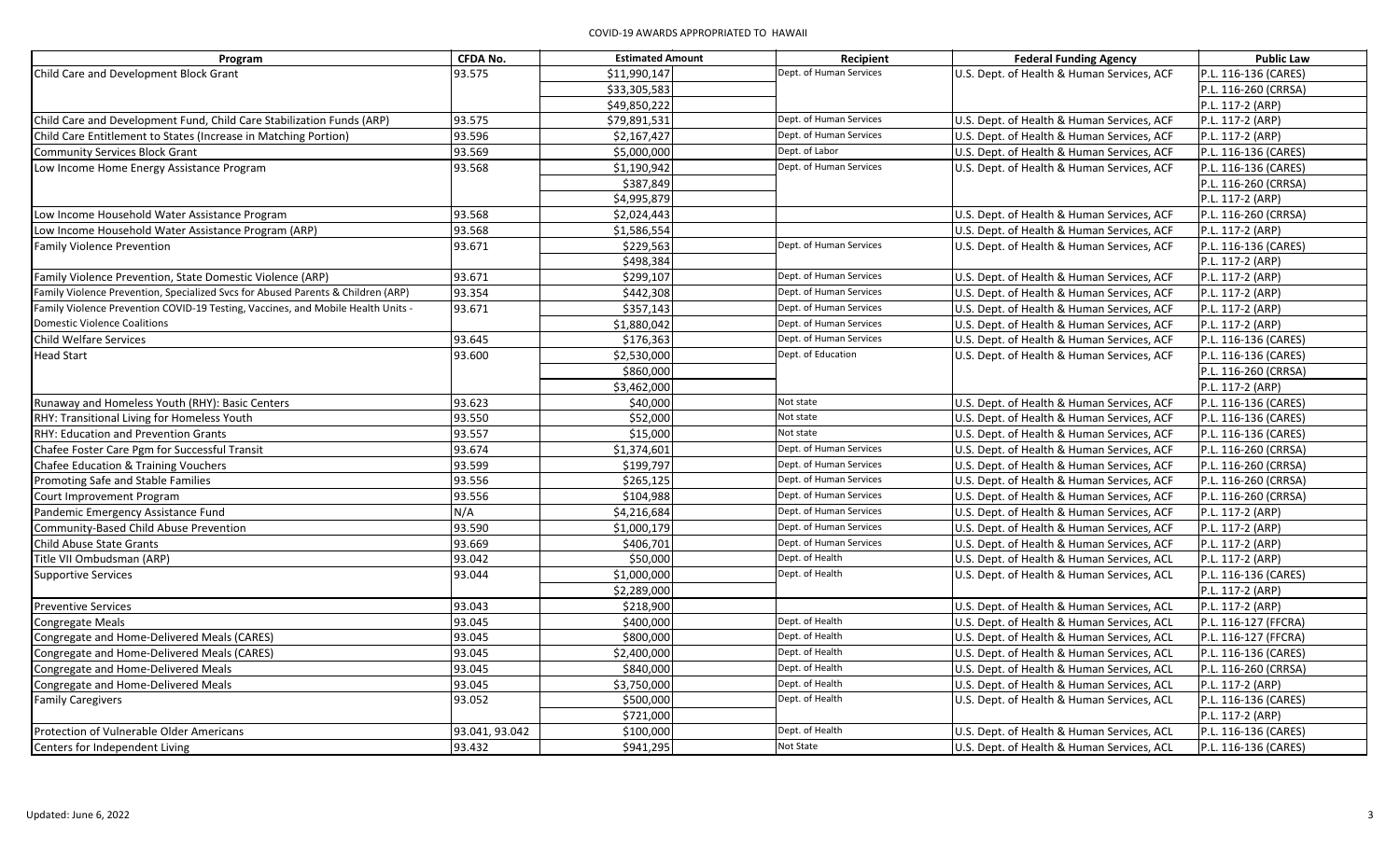| Program                                                                            | <b>CFDA No.</b> | <b>Estimated Amount</b> | Recipient               | <b>Federal Funding Agency</b>              | <b>Public Law</b>    |
|------------------------------------------------------------------------------------|-----------------|-------------------------|-------------------------|--------------------------------------------|----------------------|
| Special Programs for the Aging, Title VI, Part A, Grants to Indian Tribes, Part B, | 93.047          | \$179,020               | Alu Like, Inc.          | U.S. Dept. of Health & Human Services, ACL |                      |
| Special Programs for the Aging, Title IV and Title II, Discretionary Projects      | 93.048          | \$305,454               | Dept of Human Services  | U.S. Dept. of Health & Human Services, ACL | P.L. 116-136 (CARES) |
| Universities Centers for Excellence in Developmental Disabilities Network -        | 93.632          | \$119,402               | Not state               | U.S. Dept. of Health & Human Services, ACL | P.L. 116-136 (CARES) |
| Long-Term Care Ombudsman Program                                                   | 93.747          | \$20,000                |                         | U.S. Dept. of Health & Human Services, ACL | P.L. 116-260 (CRRSA) |
| <b>Adult Protective Services</b>                                                   | 94.747          | \$704,100               |                         | U.S. Dept. of Health & Human Services, ACL | P.L. 116-260 (CRRSA) |
|                                                                                    |                 | \$1,227,345             |                         | U.S. Dept. of Health & Human Services, ACL | P.L. 117-2 (ARP)     |
| Protection and Advocacy-Vaccine Access                                             | 93.630          | \$39,713                |                         | U.S. Dept. of Health & Human Services, ACL | P.L. 116-260 (CRRSA) |
| State Councils on Developmental Disabilities - Vaccine Access                      | 93.630          | \$26,695                |                         | U.S. Dept. of Health & Human Services, ACL | P.L. 116-260 (CRRSA) |
| State Units on Aging/Area Agencies on Aging - Vaccine Access                       | 93.044          | \$250,000               |                         | U.S. Dept. of Health & Human Services, ACL | P.L. 116-260 (CRRSA) |
| Aging and Disability Resource Center/No Wrong Door System - Vaccine Access         | 93.048          | \$158,836               |                         |                                            | P.L. 116-260 (CRRSA) |
| Title VII State Long-Term Care Ombudsman - Response in Residential Care            |                 | \$89,550                |                         | U.S. Dept. of Health & Human Services, ACL | P.L. 117-2 (ARP)     |
| Communities (ARP)                                                                  |                 |                         |                         |                                            |                      |
| Epidemiology and Laboratory Capacity for Infectious Diseases (CARES Act)           | 93.323          | \$5,075,000             | Dept. of Health         | U.S. Dept. of Health & Human Services, CDC | P.L. 116-136 (CARES) |
| Crisis Response Cooperative Agreement                                              | 93.354          | \$6,318,000             | Dept. of Health         | U.S. Dept. of Health & Human Services, CDC | P.L. 116-123 (CRP&R) |
| Epidemiology and Laboratory Capacity for Infestious Diseases (ELC)                 | 93.323          | \$1,961,000             | Dept. of Health         | U.S. Dept. of Health & Human Services, CDC | P.L. 116-123 (CRP&R) |
| CDC Testing Funds - CRRSAA (awards to date)                                        | 93.323          | \$81,495,303            | Dept. of Health         | U.S. Dept. of Health & Human Services, CDC | P.L. 116-260 (CRRSA) |
| <b>CDC Testing Funds</b>                                                           | 93.323          | \$51,404,597            | Dept. of Health         | U.S. Dept. of Health & Human Services, CDC | P.L. 116-139 (PPP)   |
| Epidemiology and Lab Capacity for School Testing                                   | 93.323          | \$4,264,537             | Dept. of Health         | U.S. Dept. of Health & Human Services, CDC | P.L. 117-2 (ARP)     |
| Influenza Season Early Preparedness                                                | 93.268          | \$558,000               | Dept. of Health         | U.S. Dept. of Health & Human Services, CDC | P.L. 116-136 (CARES) |
| COVID-19 Vaccine Preparedness - CRRSAA (awards to date)                            | 93.268          | \$12,793,611            | Dept. of Health         | U.S. Dept. of Health & Human Services, CDC | P.L. 116-260 (CRRSA) |
| <b>COVID-19 Vaccine Preparedness</b>                                               | 93.268          | \$1,356,434             | Dept. of Health         | U.S. Dept. of Health & Human Services, CDC | P.L. 116-136 (CARES) |
| COVID-19 Vaccine Preparedness Adjustment                                           | 93.268          | \$13,886,764            | Dept. of Health         | U.S. Dept. of Health & Human Services, CDC | P.L. 117-2 (ARP)     |
| COVID-19 Vaccine Preparedness (awards to date)                                     | 93.268          | \$19,986,822            | Dept. of Health         | U.S. Dept. of Health & Human Services, CDC | P.L. 117-2 (ARP)     |
| <b>Expand Genomic Sequencing</b>                                                   | N/A             | \$1,677,852             |                         | U.S. Dept. of Health & Human Services, CDC | P.L. 117-2 (ARP)     |
| Crisis Response Workforce (ARP)                                                    | 93.354          | \$9,280,889             |                         | U.S. Dept. of Health & Human Services, CDC | P.L. 117-2 (ARP)     |
| Disease Intervention Workforce (ARP)                                               | N/A             | \$5,000,000             |                         | U.S. Dept. of Health & Human Services, CDC | P.L. 117-2 (ARP)     |
| Public Health Laboratory Preparedness (ARP)                                        | N/A             | \$142,473               |                         | U.S. Dept. of Health & Human Services, CDC | P.L. 117-2 (ARP)     |
| CDC COVID-19 Health Disparities                                                    | 93.317          | \$24,512,230            |                         | U.S. Dept. of Health & Human Services, CDC | P.L. 116-260 (CRRSA) |
| Detection and Mitigation of COVID-19 in Homeless Populations                       | 93.323          | \$1,439,232             |                         | U.S. Dept. of Health & Human Services, CDC | P.L. 117-2 (ARP)     |
| Detection and Mitigation of COVID-19 in Confinement Facilities                     | 93.323          | \$1,750,000             |                         | U.S. Dept. of Health & Human Services, CDC | P.L. 117-2 (ARP)     |
| Community Health Workers for COVID Response and Resilient Communities              | 93.495          | \$2,289,860             |                         | U.S. Dept. of Health & Human Services, CDC | P.L. 116-136 (CARES) |
| Data Modernization - COVID                                                         | 93.323          | \$2,750,000             |                         | U.S. Dept. of Health & Human Services, CDC | P.L. 116-136 (CARES) |
| ELC State-based Nursing Home and Long-Term Care Strike Teams                       | 93.323          | \$1,910,700             |                         | U.S. Dept. of Health & Human Services, CDC | P.L. 117-2 (ARP)     |
| Epidemiology and Laboratory Capacity (ELC) Strengthening Healthcare Associated     | 93.323          | \$2,637,240             |                         | U.S. Dept. of Health & Human Services, CDC | P.L. 117-2 (ARP)     |
| Infections and Antibiotic Resistance                                               |                 |                         |                         |                                            |                      |
| Medicaid (FFCRA) (Awards through 12/31/2020)                                       | 93.778          | \$139,295,294           | Dept. of Human Services | U.S. Dept. of Health & Human Services, CMS | P.L.116-127 (FFCRA)  |
| State Survey and Certification (awards to date)                                    | 93.777          | \$215,932               | Dept. of Human Services | U.S. Dept. of Health & Human Services, CMS | P.L. 116-136 (CARES) |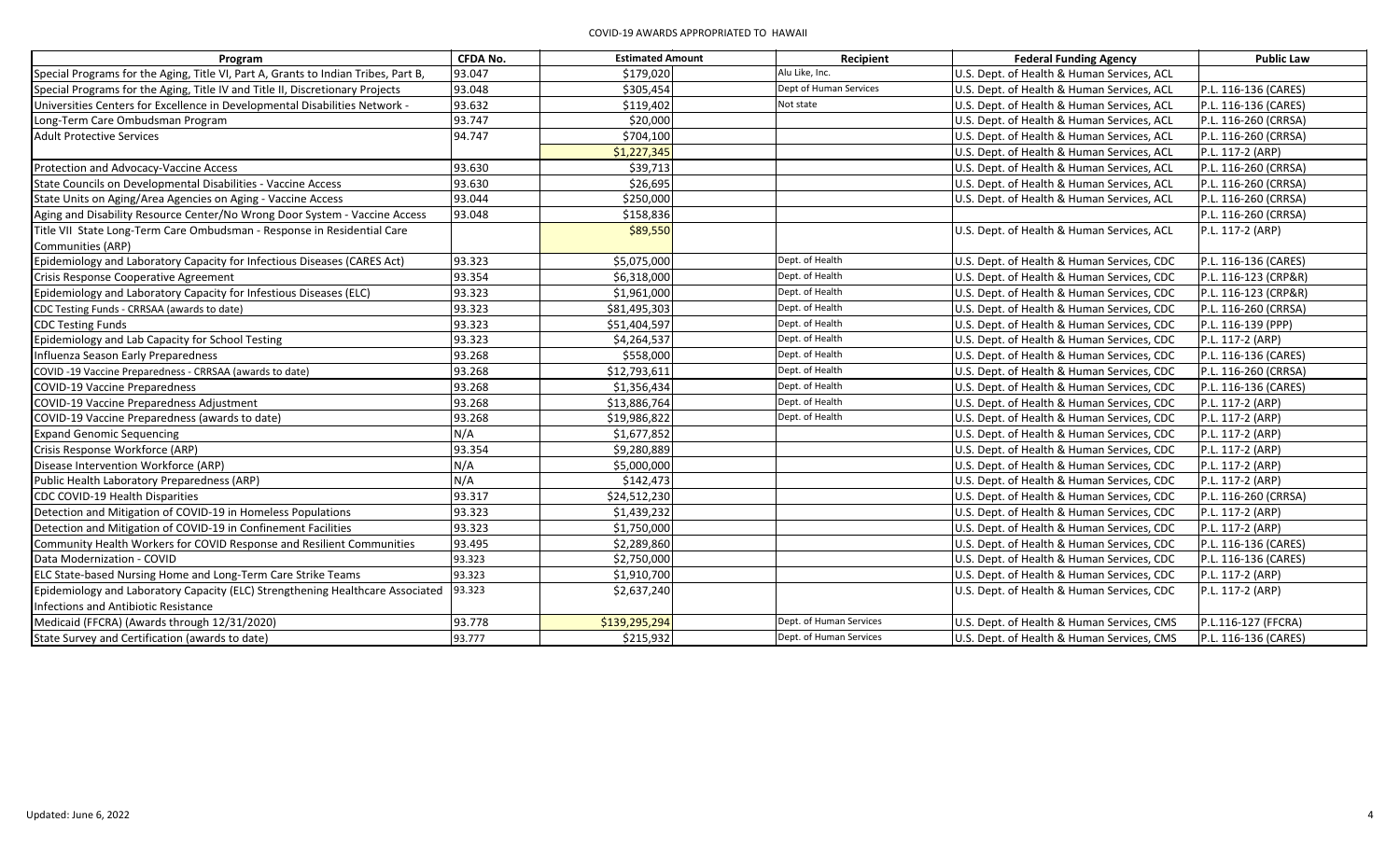| Program                                                                               | <b>CFDA No.</b> | <b>Estimated Amount</b> |          | Recipient                           | <b>Federal Funding Agency</b>                                             | <b>Public Law</b>                                          |
|---------------------------------------------------------------------------------------|-----------------|-------------------------|----------|-------------------------------------|---------------------------------------------------------------------------|------------------------------------------------------------|
| <b>Community Health Centers</b>                                                       | 93.224          | \$876,290               | \$65,675 | \$418,489                           | Bay Clinic, Inc. (Hilo)                                                   | Funding by HRSA.                                           |
|                                                                                       |                 | \$740,615               | \$61,411 | \$283,774                           | Community Clinic of Maui, Inc. (Wailuku)                                  | Note:                                                      |
|                                                                                       |                 | \$596,360               | \$54,173 | \$182,389                           | Hamakua Health Centers Inc. (Honoka'a)                                    | 1) 1st column awards are funded                            |
|                                                                                       |                 | \$542,150               | \$52,252 | \$126,904                           | Hāna Community Health Center (Hāna)                                       | from P.L. 116-136 (CARES); total=                          |
|                                                                                       |                 | \$578,930               | \$53,937 | \$153,049                           | Ho-ola Lahui Hawai'i Inc. (Līhu'e)                                        | \$10,037,995                                               |
|                                                                                       |                 | \$1,021,625             | \$77,009 | \$434,254                           | Kalihi Palama Health Center (Honolulu)                                    | 2) 2nd column awards are funded                            |
|                                                                                       |                 | \$719,510               | \$60,332 | \$270,199                           | Kōkua Kalihi valley Comprehensive Family Services<br>Honolulu)            | from P.L.116-123 (Coronavirus<br>Preparedness and Response |
|                                                                                       |                 | \$634,325               | \$56,636 | \$185,809                           | Koolauloa Community Health and Wellness Center Inc.<br>(Kahuku)           | Supplemental Appropriations Act,                           |
|                                                                                       |                 | \$542,510               | \$52,267 | \$130,714                           | Lāna'i Community Health Center (Lāna'i City)                              | 2020); total=\$878,342.<br>3) 3rd column awards are funded |
|                                                                                       |                 | \$550,535               | \$52,685 | \$134,119                           | Moloka'i Ohana Health Care, Inc. (Kaunakakai)                             | from P.L. 116-139 (Paycheck                                |
|                                                                                       |                 | \$1,163,675             | \$76,915 | \$679,814                           | Waianae District Comprehensive Health and Hospital<br>Board Inc. (Wainae) | Protection Program and Healthcare                          |
|                                                                                       |                 | \$703,490               | \$99,711 | \$236,704                           | Waikīkī Health (Honolulu)                                                 | Enhancement Act ; total=                                   |
|                                                                                       |                 | \$584,870               | \$53,844 | \$171,844                           | Waimānalo Health Center (Waimānalo)                                       | \$3,764,376                                                |
|                                                                                       |                 | \$783,110               | \$61,495 | \$356,314                           | West Hawai'i Community Health Center Inc. (Kailua<br>Kona)                |                                                            |
| Community Health Centers - Expanded Access to COVID-19 Vaccines, Build Vaccine 93.224 |                 | \$31,969,250            |          | <b>Community Health Centers</b>     | U.S. Dept. of Health & Human Services, HRSA                               | P.L. 117-2 (ARP)                                           |
| Confidence<br><b>Telehealth Resource Centers</b>                                      | 93.211          | \$828,571               |          | University of Hawai'i               | U.S. Dept. of Health & Human Services, HRSA                               | P.L. 116-136 (CARES)                                       |
| Small Rural Hospital Improvement Program                                              | 93.301          | \$843,170               |          | Dept. of Health                     | U.S. Dept. of Health & Human Services, HRSA                               | P.L. 116-136 (CARES)                                       |
| Ryan White HIV/AIDS-Part B                                                            | 93.917          | \$108,092               |          | Dept. of Health                     | U.S. Dept. of Health & Human Services, HRSA                               | P.L. 116-123 (CRP&R)                                       |
| Ryan White HIV/AIDS-Parts C, D, F                                                     | 93.918          | \$73,000                |          | Waikīkī Health (Honolulu)           | U.S. Dept. of Health & Human Services, HRSA                               | P.L. 116-136 (CARES)                                       |
| Geriatrics Workforce Enhancement Pgm COVID19 Telehealth Award                         | 93.969          | \$90,625                |          | University of Hawai'i               | U.S. Dept. of Health & Human Services, HRSA                               | P.L. 116-136 (CARES)                                       |
| Area Health Education Centers Program COVID19 Telehealth Award                        | 93.107          | \$95,455                |          | University of Hawai'i               | U.S. Dept. of Health & Human Services, HRSA                               | P.L. 116-136 (CARES)                                       |
| Centers of Excellence Program COVID19 Telehealth Award                                | 93.157          | \$150,000               |          | University of Hawai'i               | U.S. Dept. of Health & Human Services, HRSA                               | P.L. 116-136 (CARES)                                       |
| Health Center Look-Alikes-Expanding Capacity for Coronavirus Testing (LAL ECT)        | N/A             | \$184,052               |          | Wahiawa Center for Community Health | U.S. Dept. of Health & Human Services, HRSA                               | P.L. 116-136 (CARES)                                       |
| Maternal, Infant, and Early Childhood Home Visiting                                   | 93.870          | \$1,009,550             |          |                                     | U.S. Dept. of Health & Human Services, HRSA                               | P.L.117-2 (ARP)                                            |
| Pediatric Mental Health Care Access (ARP)                                             | 93.110          | \$445,000               |          |                                     | U.S. Dept. of Health & Human Services, HRSA                               | P.L.117-2 (ARP)                                            |
| Health Center Construction and Capital Improvements (ARP)                             | 93.526          | \$7,423,030             |          |                                     | U.S. Dept. of Health & Human Services, HRSA                               | P.L.117-2 (ARP)                                            |
| Teaching Health Center Planning and Development Awards                                | 93.530          | \$472,834               |          |                                     | U.S. Dept. of Health & Human Services, HRSA                               | P.L.117-2 (ARP)                                            |
| Community Health Centers - Optimizing Virtual Care                                    | 93.527          | \$3,998,775             |          |                                     | U.S. Dept. of Health & Human Services, HRSA                               | P.L.117-2 (ARP)                                            |
|                                                                                       |                 |                         |          |                                     |                                                                           |                                                            |
| Emergency Grants to Address Mental and Substance Use Disorder                         | 93.665          | \$2,000,000             |          | Dept. of Health                     | U.S. Dept. of Health & Human Services, SAMHSA                             | P.L. 116-136 (CARES)                                       |
|                                                                                       |                 | \$2,859,649             |          |                                     |                                                                           | P.L. 116-260 (CRRSA)                                       |
| Substance Abuse Block Grant                                                           | 93.958          | \$8,044,183             |          | Dept. of Health                     | U.S. Dept. of Health & Human Services, SAMHSA                             | P.L. 116-260 (CRRSA)                                       |
| Substance Abuse Prevention and Treatment Block Grant (ARP)                            | 93.959          | \$7,172,890             |          | Dept. of Health                     |                                                                           | P.L. 117-2 (ARP)                                           |
| Mental Health Block Grant                                                             | 93.829          | \$4,161,536             |          | Dept. of Health                     | U.S. Dept. of Health & Human Services, SAMHSA                             | P.L. 116-260 (CRRSA)                                       |
| Mental Health Block Grant (ARP)                                                       | 93.958          | \$7,435,480             |          | Dept. of Health                     |                                                                           | P.L. 117-2 (ARP)                                           |
| 988 State and Territory Cooperative Agreements                                        | 93.243          | \$490,942               |          | Dept. of Health                     | U.S. Dept. of Health & Human Services, SAMHSA                             | P.L. 117-2 (ARP)                                           |
| Advancing Health Literacy to Enhance Equitable Community Responses to COVID-          | 93.137          | \$3,000,000             |          |                                     | U.S. Dept. of Health & Human Services, Office                             |                                                            |
| 19                                                                                    |                 |                         |          |                                     | of the Secretary                                                          |                                                            |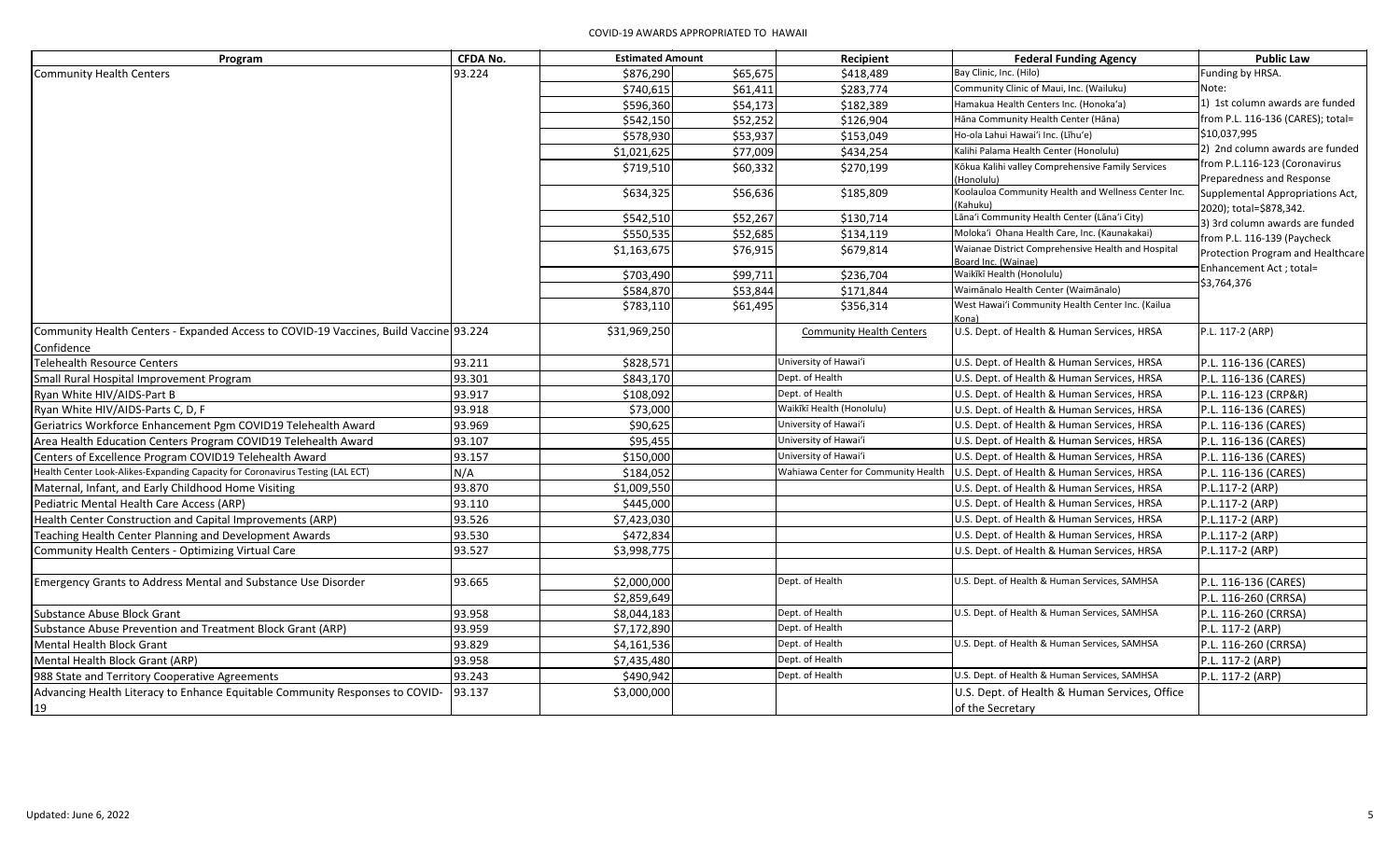| Program                                                                   | <b>CFDA No.</b> | <b>Estimated Amount</b> | Recipient                                                                      | <b>Federal Funding Agency</b>                                             | <b>Public Law</b>          |
|---------------------------------------------------------------------------|-----------------|-------------------------|--------------------------------------------------------------------------------|---------------------------------------------------------------------------|----------------------------|
| Provider Relief Funds - General Allocation (awards to date)               | 93.498          | \$386,651,443           | Hospitals and health care providers                                            | U.S. Dept. of Health & Human Services, Office of the P.L. 116-136 (CARES) |                            |
| Provider Relief Funds - Rural (awards to date)                            | 93.498          | \$75,056,335            | Rural acute care general hospitals and                                         | Secretary                                                                 |                            |
|                                                                           |                 |                         | critical access hospitals, rural health<br>clinics, community health centers   |                                                                           |                            |
|                                                                           |                 |                         | ocated in rural areas.                                                         |                                                                           |                            |
| Provider Relief Funds-Skilled Nursing Facilities (SNF) (awards to date)   | 93.498          | \$19,060,344            | <b>Skilled Nursing Facilities</b>                                              |                                                                           |                            |
|                                                                           |                 |                         |                                                                                |                                                                           |                            |
| Provider Relief Funds-Safety Net Hospital Distribution (awards to date)   | 93.498          | \$322,255,025           | Safety Net Hospitals Hospitals with                                            |                                                                           |                            |
|                                                                           |                 |                         | Medicare Disproportionate Payment                                              |                                                                           |                            |
|                                                                           |                 |                         | Percentage (DPP) of 20.2% or greater,<br>average uncompensated care per bed of |                                                                           |                            |
|                                                                           |                 |                         | \$25,000 or more, and profitability of 3%                                      |                                                                           |                            |
|                                                                           |                 |                         | or less. Certain acute care hospitals                                          |                                                                           |                            |
|                                                                           |                 |                         | serving a large percentage of vulnerable                                       |                                                                           |                            |
|                                                                           |                 |                         | populations on thin margins                                                    |                                                                           |                            |
| Provider Relief Funds - Rural Distribution (ARPA) (awards to date)        | 93.498          | \$43,948,179            |                                                                                | U.S. Dept. of Health & Human Services, Office of the P.L. 117-2 (ARP)     |                            |
| Hospital Preparedness Program                                             | 93.889          | \$924,660               | Dept. of Health                                                                |                                                                           | P.L. 116-136 (CARES)       |
|                                                                           |                 | \$976,202               | Hawai'i Hospital Education and Research                                        |                                                                           |                            |
|                                                                           |                 |                         | Foundation                                                                     |                                                                           |                            |
| UI Base                                                                   | 17.225          | \$1,969,671             | Dept. of Labor & Industrial Relations                                          |                                                                           | P.L. 116-127 (FFCRA)       |
| UI Supplemental                                                           | 17.225          | \$1,969,671             | Dept. of Labor & Industrial Relations                                          | U.S. Dept. of Labor                                                       | P.L. 116-127 (FFCRA)       |
| Dislocated Worker Grants (awards to date)                                 | 17.277          | \$3,000,000             | Dept. of Labor & Industrial Relations                                          | U.S. Dept. of Labor                                                       | P.L. 116-136 (CARES)       |
| Short-Term Compensation (STC) Grants                                      | 17.225          | \$392,949               | Dept. of Labor & Industrial Relations                                          | U.S. Dept. of Labor                                                       | P.L. 116-136 (CARES)       |
| Pandemic Unemployment Assistance (PUA)                                    | 17.225          | \$733,393,153           | Dept. of Labor & Industrial Relations                                          | U.S. Dept. of Labor                                                       | P.L. 116-136 (CARES)       |
| Federal Pandemic Unemployment Compensation (FPUC)                         | 17.225          | 2,601,256,472           | Dept. of Labor & Industrial Relations                                          | U.S. Dept. of Labor                                                       | P.L. 116-136 (CARES)       |
| Pandemic Emergency Unemployment Compensation (PEUC)                       | 17.225          | \$963,117,540           | Dept. of Labor & Industrial Relations                                          | U.S. Dept. of Labor                                                       | P.L. 116-136 (CARES)       |
| <b>Emergency Relief for Government Entities and Nonprofits</b>            | 17.225          | \$39,563,623            | Dept. of Labor & Industrial Relations                                          | U.S. Dept. of Labor                                                       | P.L. 116-136 (CARES)       |
| Temporary Full Funding of First Week of Regular Compensation              | 17.255          | \$59,789,017            | Dept. of Labor & Industrial Relations                                          | U.S. Dept. of Labor                                                       | P.L. 116-136 (CARES)       |
| Unemployment Insurance Extension Implementation Grants (P.L. 116-260)     | 17.255          | \$650,000               | Dept. of Labor & Industrial Relations                                          | U.S. Dept. of Labor                                                       | P.L. 116-260 (CRRSA)       |
| Unemployment Insurance Extension Implementation Grants (ARP)              | 17.255          | \$275,000               | Dept. of Labor & Industrial Relations                                          | U.S. Dept. of Labor                                                       | P.L. 117-2 (ARP)           |
| Fraud Prevention: Pandemic Unemployment Assistance (PUA) (awards to date) | 17.225          | \$3,060,808             | Dept. of Labor & Industrial Relations                                          | U.S. Dept. of Labor                                                       | P.L. 116-136 (CARES)       |
| Fraud Prevention: Pandemic Emergency Unemployment Compensation (PEUC)     | 17.255          | \$583,202               | Dept. of Labor & Industrial Relations                                          | U.S. Dept. of Labor                                                       | P.L. 116-136 (CARES)       |
| (awards to date)                                                          |                 |                         |                                                                                |                                                                           |                            |
| Unemployment Insurance (UI) Equity Grants                                 | N/A             | \$2,283,000             | Dept. of Labor & Industrial Relations                                          | U.S. Dept. of Labor                                                       | P.L. 117-2 (ARP)           |
| Fraud Prevention - All Unemployment Compensation Programs (ARP)           | 17.225          | \$1,228,000             | Dept. of Labor & Industrial Relations                                          | U.S. Dept. of Labor                                                       | P.L. 117-2 (ARP)           |
| Justice Assistance Grants - State                                         | 16.034          | \$3,642,919             | <b>Attorney General</b>                                                        | U.S. Dept. of Justice                                                     | P.L. 116-136 (CARES)       |
| Justice Assistance Grants - Local                                         | 16.738          | \$246,300               | Hawai'i County                                                                 | U.S. Dept. of Justice                                                     | P.L. 116-136 (CARES)       |
|                                                                           |                 | \$1,296,475             | Honolulu City and County                                                       |                                                                           | Total County = \$1,890,028 |
|                                                                           |                 | \$87,170                | Kaua'i County                                                                  |                                                                           |                            |
|                                                                           |                 | \$260,083               | Maui County                                                                    |                                                                           |                            |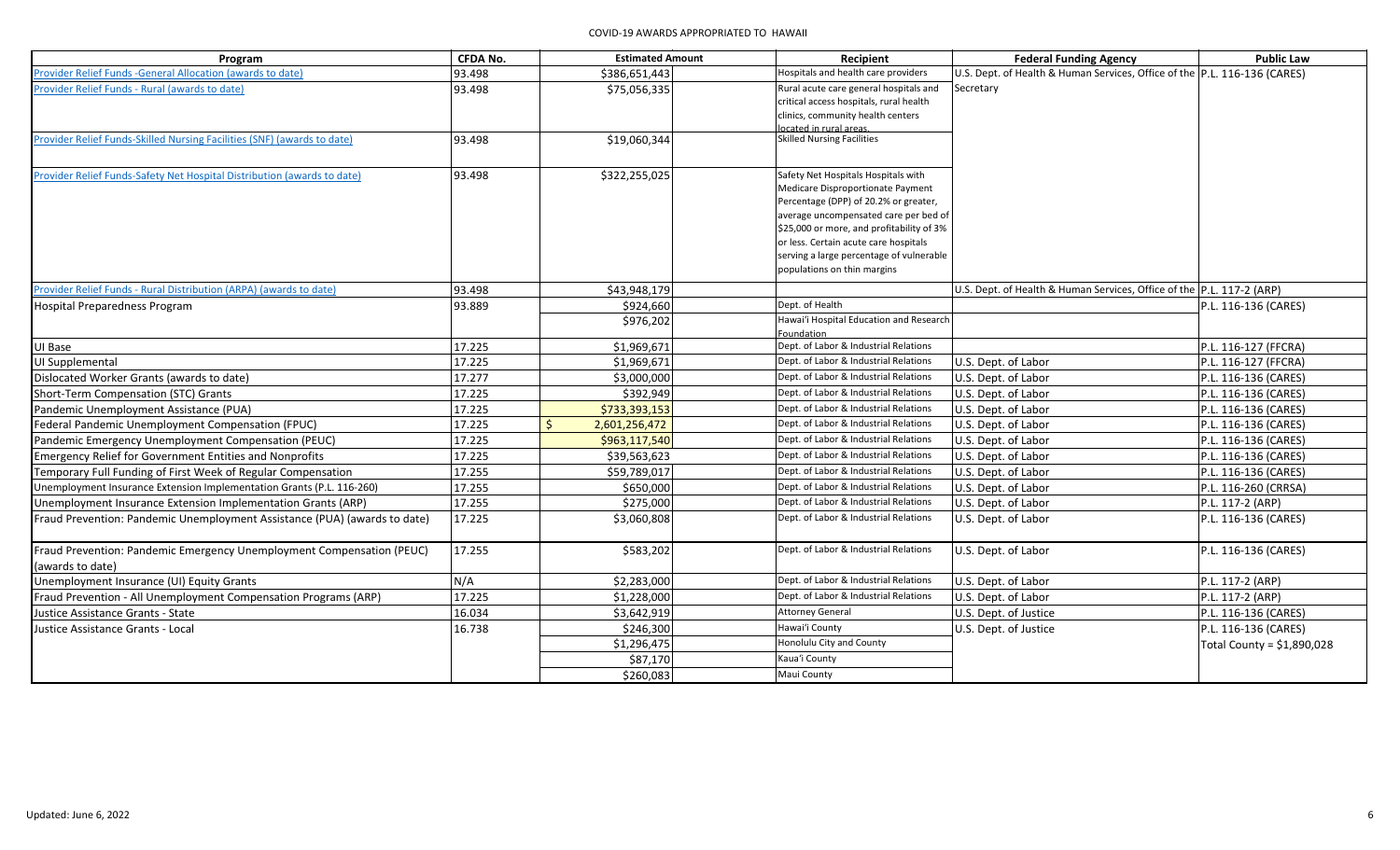| Program                                                                                               | <b>CFDA No.</b>           | <b>Estimated Amount</b> | Recipient                                                          | <b>Federal Funding Agency</b>   | <b>Public Law</b>                         |
|-------------------------------------------------------------------------------------------------------|---------------------------|-------------------------|--------------------------------------------------------------------|---------------------------------|-------------------------------------------|
| Emergency Food Assistance Program (TEFAP)                                                             | 10.568, 10.569            | \$1,278,000             | Dept. of Labor & Industrial Relations                              | U.S. Dept. of Agriculture       | P.L. 116-136 (CARES)                      |
|                                                                                                       |                           | \$1,136,230             |                                                                    |                                 | P.L. 116-127 (FFCRA)                      |
|                                                                                                       |                           | \$1,537,180             |                                                                    |                                 | P.L. 116-260 (CRRSA)                      |
| Emergency Food Assistance Program (TEFAP), Supplemental Admin. Funding<br>(CARES Act)                 | 10.568                    | \$386,955               | Dept. of Labor & Industrial Relations                              | U.S. Dept. of Agriculture       | P.L. 116-136 (CARES)                      |
| Supplemental Nutrition Program for Women, Infants, and Children                                       | 10.557                    | \$2,387,000             | Dept. of Health                                                    | U.S. Dept. of Agriculture       | P.L. 116-127 (FFCRA)                      |
| Child Nutrition/National School Lunch Program (awards to date)                                        | 10.555                    | \$14,393,134            | Dept. of Human Services                                            | U.S. Dept. of Agriculture       | P.L. 116-136 (CARES)                      |
| Supplemental Nutrition Assistance Program (SNAP) Contingency Reserve                                  | 10.551, 10.566,<br>10.539 | \$138,454,940           | Dept. of Human Services                                            | U.S. Dept. of Agriculture       | P.L. 116-136 (CARES)                      |
| Supplemental Nutrition Assistance Program (SNAP) State Administration                                 | 10.551                    | \$447,038               | Dept. of Human Services                                            | U.S. Dept. of Agriculture       | P.L. 116-260 (CRRSA)                      |
| Supplemental Nutrition Assistance Program (SNAP) 3-year State Administration<br><b>Expense Grants</b> | 10.551                    | \$5,846,541             | Dept. of Human Services                                            | U.S. Dept. of Agriculture       | P.L. 117-2 (ARP)                          |
| Commodity Supplemental Foods Program (CSFP)                                                           | 10.565                    | \$84,238                |                                                                    | U.S. Dept. of Agriculture       | P.L. 116-260 (CRRSA)                      |
| Gus Schumacher Nutrition Incentive Program COVID Relief and Response Grants                           | 10.331                    | \$6,422,810.00          |                                                                    | U.S. Dept. of Agriculture       | P.L. 116-260 (CRRSA)                      |
| Pandemic Electronic Benefit Transfer (P-EBT) Benefits                                                 | 10.551                    | \$206,258,309           |                                                                    | U.S. Dept. of Agriculture       | P.L. 116-127 (FFCRA)                      |
| Child Nutrition Emergency Operational Costs Reimbursement                                             | 10.555                    | \$5,243,158.60          |                                                                    | U.S. Dept. of Agriculture       | P.L. 116-260 (CRRSA)                      |
| Coronavirus Food Assistance Program 1 (Awards to date)                                                | 10.130                    | \$18,948,615.93         | <b>Agriculture Producers</b>                                       | U.S. Dept. of Agriculture       | P.L. 116-136 (CARES)                      |
| Coronavirus Food Assistance Program 2 (Awards to date)                                                | 10.132                    | \$22,455,917.53         | <b>Agriculture Producers</b>                                       | U.S. Dept. of Agriculture       | P.L. 116-136 (CARES)                      |
| School Meals Supply Chain Assistance                                                                  | 10.553                    | \$4,933,437             |                                                                    | U.S. Dept. of Agriculture       | N/A                                       |
| <b>Specialty Crop Block Grant</b>                                                                     | 10.170                    | \$635,521.39            | Dept. of Agriculture                                               | U.S. Dept. of Agriculture       | P.L. 116-260 (CRRSA)                      |
| Seafood Processors Pandemic Response and Safety Block Grant Program                                   | N/A                       | \$200,000.00            | Dept. of Agriculture                                               | U.S. Dept. of Agriculture       | P.L. 116-260 (CRRSA)                      |
| Manufacturing Extension                                                                               | 11.620                    | \$300,000               | Dept. of Business                                                  | U.S. Dept. of Commerce          | P.L. 116-136 (CARES)                      |
| Awards to Fishery Participants                                                                        | 11.454                    | \$4,337,445             | Pacific State Marine Fisheries Commis U.S. Dept. of Commerce, NOAA |                                 | P.L. 116-136 (CARES)                      |
| <b>CARES Act Recovery Assistance Grant</b>                                                            | N/A                       | \$649,000               | Feed the Hunger Foundation                                         | U.S. Dept. of Commerce, EDA     | P.L. 116-136 (CARES)                      |
| Economic Adjustment Assistance (EAA) - Others                                                         | 11.307                    | \$3,300,000             | Dept. of Business, Economic Dev.<br>and Tourism, HTDC              | U.S. Dept. of Commerce, EDA     | P.L. 116-136 (CARES)                      |
| Economic Adjustment Assistance (EAA)-University Centers (awards to date)                              | 11.307                    | \$300,000               | University of Hawai'i at Mānoa                                     | U.S. Dept. of Commerce, EDA     | P.L. 116-136 (CARES)                      |
| Economic Adjustment Assistance (EAA) - Revolving Loan Fund Capitalization<br>(awards to date)         | 11.307                    | \$1,649,000             | Dept. of Business, Economic Dev. and<br>Tourism                    | U.S. Dept. of Commerce, EDA     | P.L. 116-136 (CARES)                      |
| Statewide Planning Grants (awards to date)                                                            | 11.307                    | \$1,000,000             | Dept. of Business, Economic Dev. and<br>Tourism                    | U.S. Dept. of Commerce, EDA     | P.L. 117-2 (ARP)                          |
| <b>State Tourism Grants</b>                                                                           | N/A                       | \$14,024,372            | Dept. of Business, Economic Dev. and<br>Tourism                    | U.S. Dept. of Commerce, EDA     | P.L. 117-2 (ARP)                          |
| <b>Emergency Performance Management Grant-S</b>                                                       | 97.042                    | \$1,006,027             | Dept. of Defense                                                   | U.S. Dept. of Homeland Security | P.L. 116-136 (CARES)                      |
| <b>Emergency Food and Shelter Program</b>                                                             | 97.024                    | \$525,000               | County                                                             | U.S. Dept. of Homeland Security | P.L. 116-136 (CARES)                      |
| Assistance to Firefighters Grant (AFG) Program (awards to date)                                       | 97.044                    | \$345,373               | County of Hawai'i                                                  | U.S. Dept. of Homeland Security | P.L. 116-136 (CARES)                      |
| Assistance to Firefighters Grant (AFG) Program (awards to date)                                       | 97.044                    | \$90,909                | C&C Honolulu                                                       | U.S. Dept. of Homeland Security | P.L. 116-136 (CARES)                      |
| Public Assistance (PA) Grants (obligations to date)                                                   | 97.036                    | \$166,521,089.00        | State, County                                                      | U.S. Dept. of Homeland Security | P.L. 116-136 (CARES), P.L. 117-2<br>(ARP) |
| Lost Wages Assistance (LWA) Grants (through 8/31/20)                                                  | 97.050                    | \$371,000,000           | Dept. of Labor & Industrial Relations                              | U.S. Dept. of Homeland Security | <b>President Directive</b>                |
| Emergency Food and Shelter Program (ARP)                                                              | 97.024                    | \$2,248,388             | County                                                             | U.S. Dept. of Homeland Security | P.L. 117-2 (ARP)                          |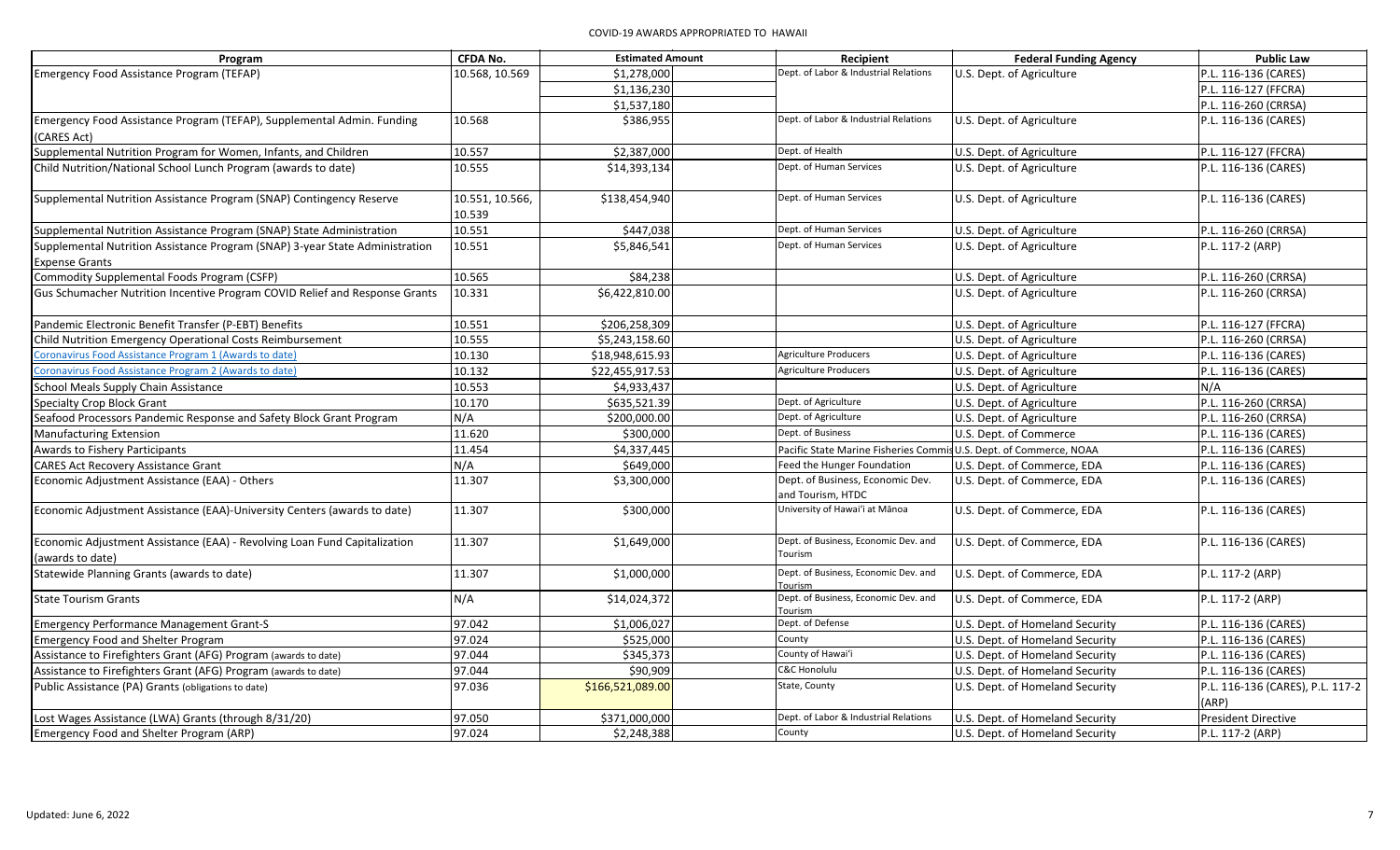| Program                                                               | <b>CFDA No.</b> | <b>Estimated Amount</b> |             | Recipient                                  | <b>Federal Funding Agency</b>               | <b>Public Law</b>                   |
|-----------------------------------------------------------------------|-----------------|-------------------------|-------------|--------------------------------------------|---------------------------------------------|-------------------------------------|
| Emergency Management Performance Grants (ARP)                         | 97.042          | \$1,003,478             |             | Dept. of Defense                           | U.S. Dept. of Homeland Security             | P.L. 117-2 (ARP)                    |
| <b>Funeral Assistance</b>                                             | 97.050          | \$2,209,387             |             | Individuals                                | U.S. Dept. of Homeland Security             | P.L. 116-260 (CRRSA)                |
| COVID-19 Telehealth Program, Round 2                                  | 32.006          | \$2,098,709             |             | <b>Healthcare Providers</b>                | <b>Independent Agencies</b>                 | P.L. 116-260 (CRRSA)                |
| <b>Emergency Connectivity Fund</b>                                    | 32.009          | \$73,016,048.14         |             | Schools, libaries                          | <b>Independent Agencies</b>                 | P.L. 117-2 (ARP)                    |
| Economic Injury Disaster Loans (EIDL) (Loans as of 3/16/2022)         | 59.008          | \$1,714,573,110         |             | <b>Small Businesses</b>                    | <b>Independent Agencies</b>                 | P.L. 116-136 (CARES)                |
| Economic Injury Disaster Loans (EIDL) Advance (Loans as of 7/15/2020) | 59.072          | \$83,176,000            |             | <b>Small Businesses</b>                    | <b>Independent Agencies</b>                 | P.L. 116-136 (CARES)                |
| National Endowment for the Arts State Grants (ARP)                    | 45.025          | \$759,500               |             | State                                      | <b>Independent Agencies</b>                 | P.L. 117-2 (ARP)                    |
| National Endowment for the Arts Direct Grants (ARP)                   | 45.024          | \$750,000               |             | Organizations                              | <b>Independent Agencies</b>                 | P.L. 117-2 (ARP)                    |
| Community Development Block Grant (CDBG) - Local                      | 14.218          | Round 1                 | Round 2     | Round 3                                    | U.S. Dept. of Housing and Urban Dev         | P.L. 116-136 (CARES)                |
|                                                                       | \$3,599,175     | \$1,543,033             | \$978,184   | \$1,077,958                                | Hawai'i County                              | Round 1 total - \$7,933,117         |
|                                                                       | \$1,351,728     | \$412,929               | \$261,771   | \$677,028                                  | Kaua'i County                               | Round 2 total - \$5,029,089         |
|                                                                       | \$3,678,460     | \$1,104,173             | \$699,975   | \$1,874,312                                | Maui County                                 | Round 3 total - \$10,074,648        |
|                                                                       | \$14,407,491    | \$4,872,982             | \$3,089,159 | \$6,445,350                                | <b>Honolulu City and County</b>             | TOTAL: \$23.036.854                 |
| <b>Emergency Solutions Grant (ESG) - Local</b>                        | 14.231          | \$2,429,569             |             | \$22,370,813 Honolulu City and County      | U.S. Dept. of Housing and Urban Dev         | P.L. 116-136 (CARES) 1st column     |
|                                                                       |                 |                         |             |                                            |                                             | Round 1- \$2.429.569 2nd column     |
|                                                                       |                 |                         |             |                                            |                                             | Round 2- \$22.370.813               |
| Emergency Solutions Grant (ESG)-State                                 | 14.231          | \$10,034,673            |             | Dept. of Human Services                    | U.S. Dept. of Housing and Urban Dev         | P.L. 116-136 (CARES)                |
|                                                                       |                 |                         |             |                                            |                                             | Note: HHFDC applys but DHS is award |
| Housing Opportunities for Persons with AIDS (HOPWA)                   | 14.871          | \$95,143                |             | Honolulu City and County                   | U.S. Dept. of Housing and Urban Dev         | recipient.<br>P.L. 116-136 (CARES)  |
|                                                                       |                 | \$39,007                |             | Dept. of Human Services                    |                                             | Note: HHFDC applys but DHS is award |
|                                                                       |                 |                         |             |                                            |                                             | recipient.                          |
| <b>Public Housing Operating</b>                                       | 14.850          | \$4,128,858             |             | Hawai'i Public Housing Authority           | U.S. Dept. of Housing and Urban Dev         | P.L. 116-136 (CARES)                |
| Tenant Based Rental Assistance-Administrative Fees                    | 14.871          | \$3,004,434             |             | \$560,130 Hawai'i Public Housing Authority | U.S. Dept. of Housing and Urban Dev         | P.L. 116-136 (CARES)                |
|                                                                       |                 |                         |             | \$430,906 County of Hilo                   |                                             | Total allocations: \$5,398,925      |
|                                                                       |                 |                         |             | \$899,976 City and County of Honolulu      |                                             |                                     |
|                                                                       |                 |                         |             | \$163,402 Kaua'i County Housing Agency     |                                             |                                     |
|                                                                       |                 |                         |             | \$340,142 County of Maui                   |                                             |                                     |
| Supportive Housing for Persons with Disabilities (Sec 811)            | 14.181          | \$269,084               |             | Hawai'i Public Housing Authority           | U.S. Dept. of Housing and Urban Dev         | P.L. 116-136 (CARES)                |
|                                                                       |                 | \$29,455                |             | County of Hawai'i                          |                                             |                                     |
| Fair Housing Assistance Program (FHAP) (awards to date)               | 14.401          | \$86,001                |             | Hawai'i Civil Rights Commission            | U.S. Dept. of Housing and Urban Dev         | P.L. 116-136 (CARES)                |
| HOME Investment Partnerships Program - Entitlement (Honolulu)         | 14.239          | \$11,120,347            |             | Honolulu City and County                   | U.S. Dept. of Housing and Urban Dev         | P.L. 117-2 (ARP)                    |
| HOME Investment Partnerships Program - Non-entitlement                | 14.239          | \$6,413,733             |             |                                            | U.S. Dept. of Housing and Urban Dev         | P.L. 117-2 (ARP)                    |
| FTA Urbanized Formula                                                 | 20.507          | \$7,864,323             |             | Dept. of Transportation                    | U.S. Department of Transportation - Federal | P.L. 116-136 (CARES)                |
|                                                                       |                 | \$90,815,591            |             | Honolulu City and County                   | <b>Transit Administration</b>               |                                     |
| FTA Urbanized Formula (ARP)                                           | 20.507          | \$169,361,991           |             | County                                     | U.S. Department of Transportation - Federal | P.L. 117-2 (ARP)                    |
|                                                                       |                 |                         |             |                                            | Transit Administration                      |                                     |
| FTA Nonurbanized Formula                                              | 20.509          | \$8,906,600             |             | Dept. of Transportation                    | U.S. Department of Transportation - Federal | P.L. 116-136 (CARES)                |
|                                                                       |                 |                         |             |                                            | <b>Transit Administration</b>               |                                     |
| FTA Urbanized Formula (CRRSAA)                                        | 20.507          | \$94,396,294            |             | Dept. of Transportation                    | U.S. Department of Transportation - Federal | P.L. 116-260 (CRRSA)                |
|                                                                       |                 |                         |             |                                            | <b>Transit Administration</b>               |                                     |
| FTA Nonurbanized Formula (CRRSAA)                                     | 20.509          | \$20,305,252            |             | Dept. of Transportation                    | U.S. Department of Transportation - Federal | P.L. 116-260 (CRRSA)                |
|                                                                       |                 |                         |             |                                            | Transit Administration                      |                                     |
| FTA Nonurbanized Area Formula (ARP)                                   | 20.509          | \$4,751,955             |             | Dept. of Transportation                    | U.S. Department of Transportation - Federal | P.L. 117-2 (ARP)                    |
|                                                                       |                 |                         |             |                                            | <b>Transit Administration</b>               |                                     |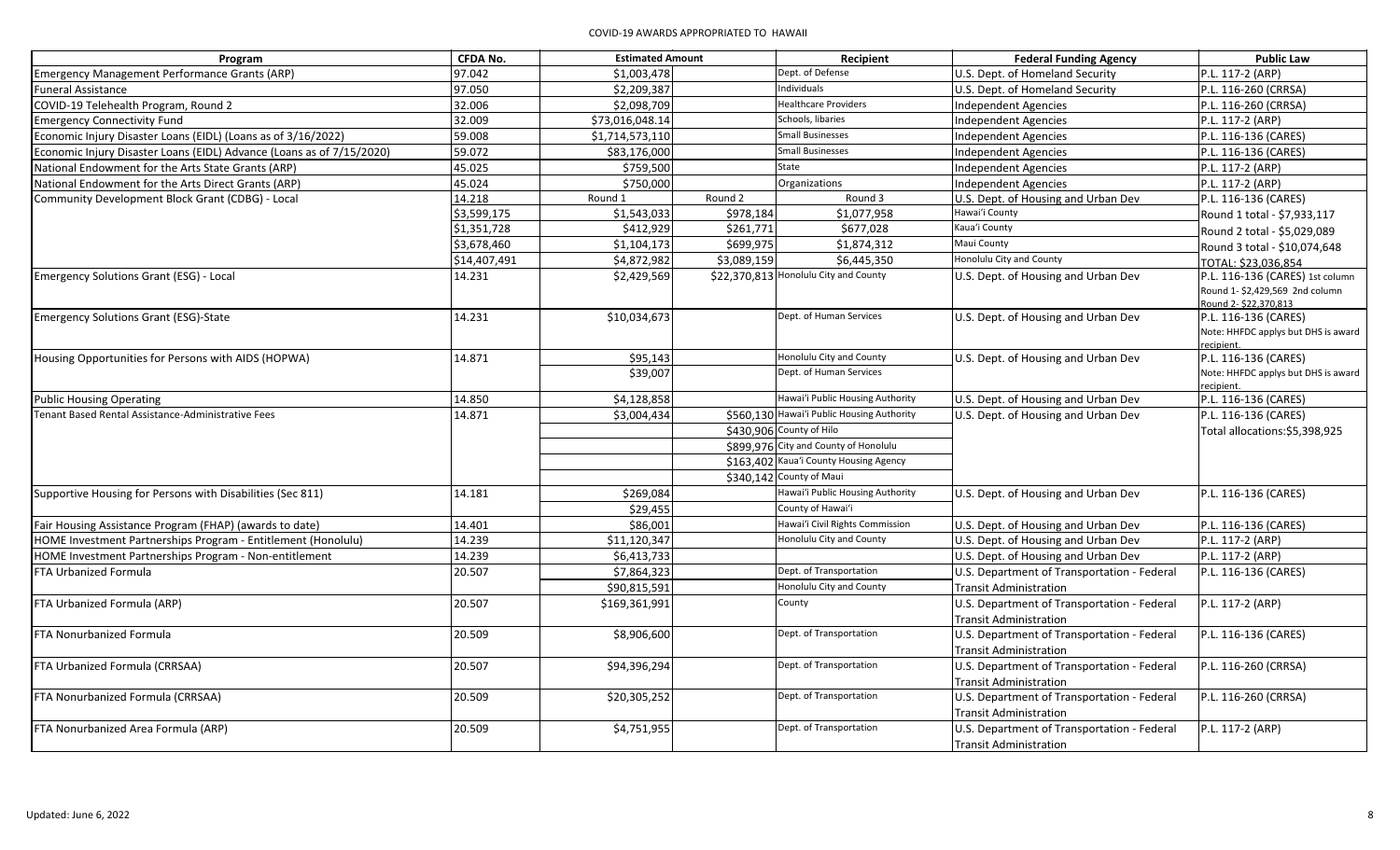| Program                                                                | <b>CFDA No.</b> | <b>Estimated Amount</b> | Recipient                          | <b>Federal Funding Agency</b>                                                | <b>Public Law</b>                                                                |
|------------------------------------------------------------------------|-----------------|-------------------------|------------------------------------|------------------------------------------------------------------------------|----------------------------------------------------------------------------------|
| Enhanced Mobility of Seniors and Persons with Disabilities - State     | 20.513          | \$222,193               | Dept. of Transportation            | U.S. Department of Transportation - Federal<br><b>Transit Administration</b> | P.L. 116-260 (CRRSA)                                                             |
| FTA Enhanced Mobility of Seniors and Persons with Disabilities - State | 20.513          | \$222,196               | Dept. of Transportation            | U.S. Department of Transportation - Federal<br>Transit Administration        | P.L. 117-2 (ARP)                                                                 |
| FTA Intercity Bus Formula                                              | 20.509          | \$406,569               | Dept. of Transportation            | U.S. Department of Transportation - Federal<br>Transit Administration        | P.L. 117-2 (ARP)                                                                 |
| <b>Election Security Grants</b>                                        | 90.401          | \$3,296,000             | Dept. of Accounting & General Svc  | <b>Election Assistance Commission</b>                                        | P.L. 116-136 (CARES)                                                             |
| Institute of Museum and Library Services - Museums and Libraries (ARP) | 45.310          | \$149,538               |                                    | Institute of Museum and Library Services                                     | P.L. 117-2 (ARP)                                                                 |
| Institute of Museum and Library Services                               | 45.310          | \$127,936               | Dept. of Education                 | Institute of Museum and Library Services                                     | P.L. 116-136 (CARES)                                                             |
| Institute of Museum and Library Services-States (ARP)                  | 45.310          | \$2,306,567             | Dept. of Education                 | Institute of Museum and Library Services                                     | P.L. 117-2 (ARP)                                                                 |
| National Endowment for the Arts                                        | 45.024          | \$427,500               | Dept. of Accounting & General Svc  | National Endowment for the Arts                                              | P.L. 116-136 (CARES)                                                             |
| National Endowment for the Arts (ARP)                                  | 45.024          | \$769,500               | Dept. of Accounting & General Svc  | National Endowment for the Arts                                              | P.L. 117-2 (ARP)                                                                 |
| National Endowment for the Humanities (ARP)                            | 45.129          | \$838,260               |                                    | National Endowment for the Humanities                                        | P.L. 117-2 (ARP)                                                                 |
| National Endowment for the Humanities                                  | 45.129          | \$465,700               | Hawai'i Council for the Humanities | National Endowment for the Humanities                                        | P.L. 116-136 (CARES)<br>Funding to State & Jurisdictional<br>Humanities Councils |
|                                                                        |                 | \$100,000               | Aha Punana Leo Inc.                | National Endowment for the Humanities                                        | P.L. 116-136 (CARES)                                                             |
|                                                                        |                 | \$30,000                | Native Nations Educ Foundation     |                                                                              | <b>Grant offers and awards.</b>                                                  |
|                                                                        |                 | \$215,568               | Hawaiian Mission Children's Soc    |                                                                              |                                                                                  |
|                                                                        |                 | \$192,255.00            | Papahana Kuaola                    |                                                                              |                                                                                  |
| Airports                                                               | 20.106          | \$69,000                | Hāna                               | U.S. Department of Transportation - Federal                                  | P.L. 116-136 (CARES)                                                             |
|                                                                        |                 | \$1,000                 | Port Allen                         | <b>Aviation Administration</b>                                               |                                                                                  |
|                                                                        |                 | \$1,000                 | Upolu                              | Total: \$133,334,924                                                         |                                                                                  |
|                                                                        |                 | \$6,295,953             | Hilo International                 |                                                                              |                                                                                  |
|                                                                        |                 | \$74,811,046            | Daniel K. Inouye International     |                                                                              |                                                                                  |
|                                                                        |                 | \$23,656,740            | Kahului                            |                                                                              |                                                                                  |
|                                                                        |                 | \$13,085,108            | Ellison Onizuka Kona Intl Keahole  |                                                                              |                                                                                  |
|                                                                        |                 | \$69,000                | Kalaupapa                          |                                                                              |                                                                                  |
|                                                                        |                 | \$69,000                | Waimea-Kohala                      |                                                                              |                                                                                  |
|                                                                        |                 | \$30,000                | Kalaeloa (John Rodgers Field)      |                                                                              |                                                                                  |
|                                                                        |                 | \$1,497,842             | Moloka'i                           |                                                                              |                                                                                  |
|                                                                        |                 | \$1,000                 | Kapalua                            |                                                                              |                                                                                  |
|                                                                        |                 | \$1,302,047             | Lāna'i                             |                                                                              |                                                                                  |
|                                                                        |                 | \$12,426,188            | Līhu'e                             |                                                                              |                                                                                  |
|                                                                        |                 | \$20,000                | Dillingham Airfield                |                                                                              |                                                                                  |